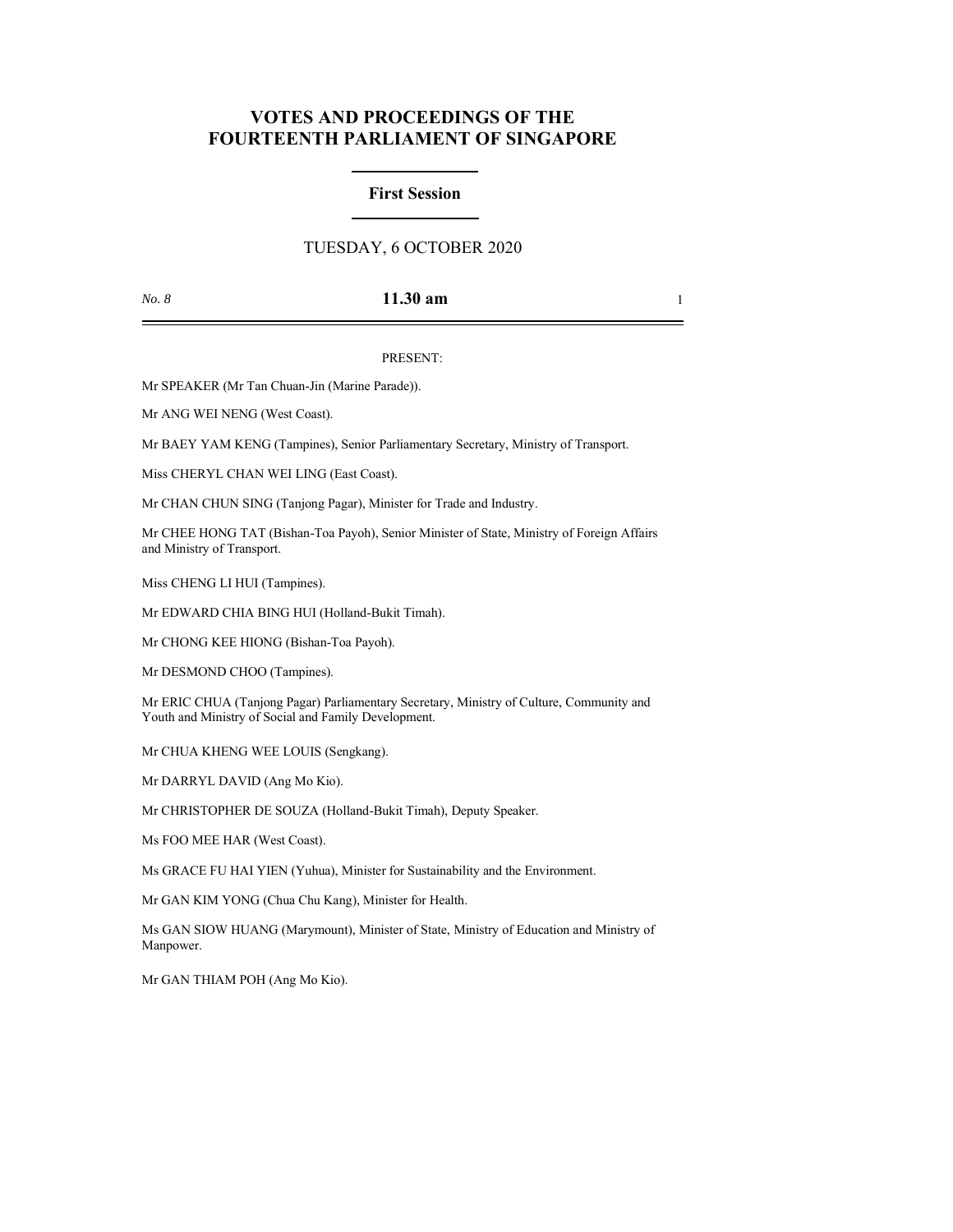Mr GERALD GIAM YEAN SONG (Aljunied).

Mr DERRICK GOH (Nee Soon).

Ms HE TING RU (Sengkang).

Mr HENG CHEE HOW (Jalan Besar), Senior Minister of State, Ministry of Defence.

Mr HENG SWEE KEAT (East Coast), Deputy Prime Minister, Coordinating Minister for Economic Policies and Minister for Finance.

Mr SHAWN HUANG WEI ZHONG (Jurong).

Ms INDRANEE RAJAH (Tanjong Pagar), Minister, Prime Minister's Office, Second Minister for Finance, Second Minister for National Development and Leader of the House.

Mr S ISWARAN (West Coast), Minister for Communications and Information and Minister-incharge of Trade Relations.

Dr JANIL PUTHUCHEARY (Pasir Ris-Punggol), Senior Minister of State, Ministry of Communications and Information and Ministry of Health and Government Whip.

Dr AMY KHOR LEAN SUAN (Hong Kah North), Senior Minister of State, Ministry of Sustainability and the Environment and Ministry of Transport.

Dr KOH POH KOON (Tampines), Senior Minister of State, Ministry of Health.

Mr DESMOND LEE (West Coast), Minister for National Development and Minister-in-charge of Social Services Integration.

Mr LEE HSIEN LOONG (Ang Mo Kio), Prime Minister.

Mr LEONG MUN WAI (Non-Constituency Member).

Mr LIANG ENG HWA (Bukit Panjang).

Mr LIM BIOW CHUAN (Mountbatten).

Assoc Prof JAMUS JEROME LIM (Sengkang).

Ms SYLVIA LIM (Aljunied).

Dr LIM WEE KIAK (Sembawang).

Ms LOW YEN LING (Chua Chu Kang), Minister of State, Ministry of Culture, Community and Youth and Ministry of Trade and Industry.

Ms MARIAM JAAFAR (Sembawang).

Mr MASAGOS ZULKIFLI B M M (Tampines), Minister for Social and Family Development, Second Minister for Health and Minister-in-charge of Muslim Affairs.

Dr MOHAMAD MALIKI BIN OSMAN (East Coast), Minister, Prime Minister's Office, Second Minister for Education and Second Minister for Foreign Affairs.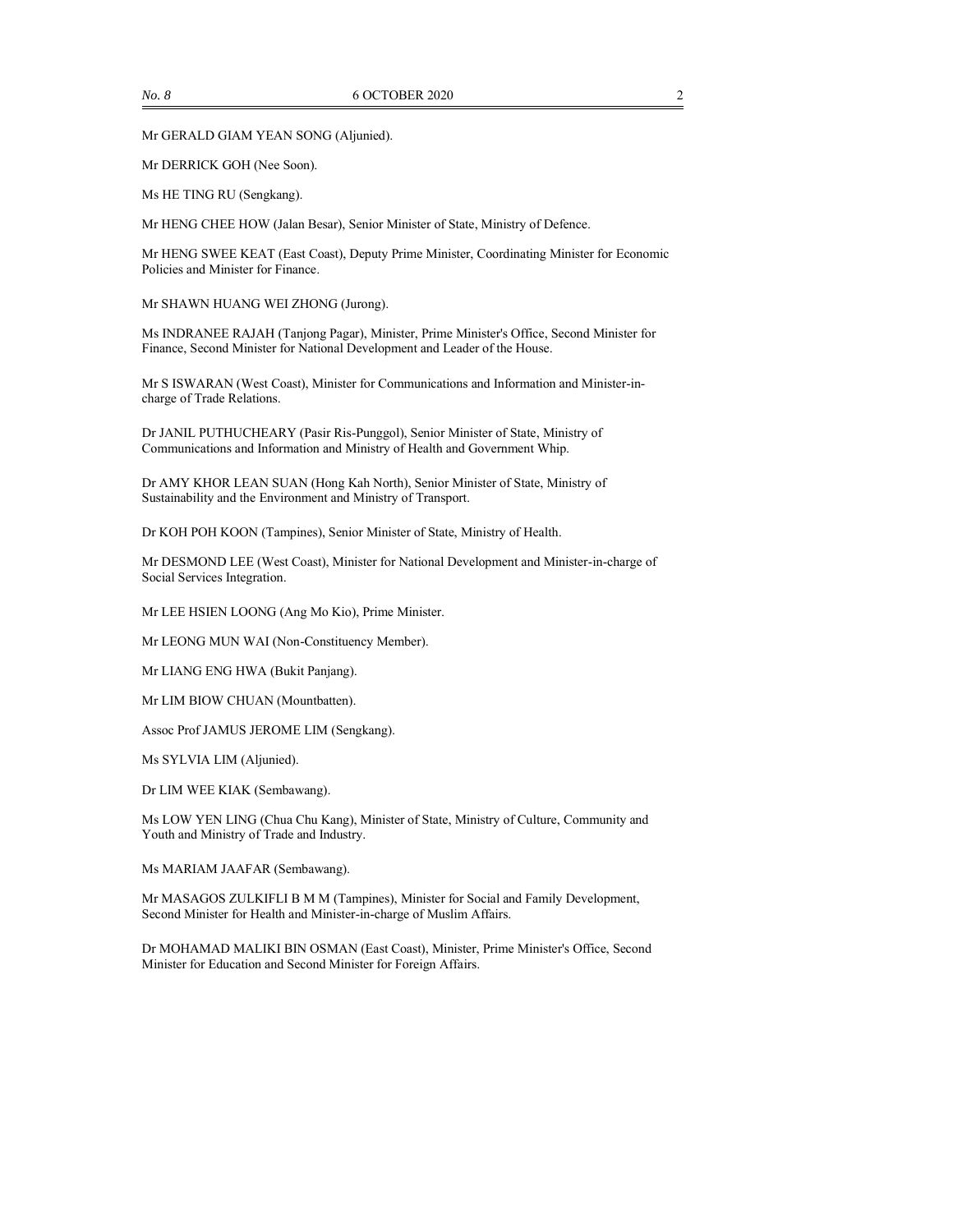Mr MOHD FAHMI BIN ALIMAN (Marine Parade).

#### Mr MUHAMAD FAISAL ABDUL MANAP (Aljunied).

Assoc Prof Dr MUHAMMAD FAISHAL IBRAHIM (Nee Soon), Minister of State, Ministry of Home Affairs and Ministry of National Development.

Mr MURALI PILLAI (Bukit Batok).

Ms NADIA AHMAD SAMDIN (Ang Mo Kio).

Dr NG ENG HEN (Bishan-Toa Payoh), Minister for Defence.

Ms NG LING LING (Ang Mo Kio).

Mr LOUIS NG KOK KWANG (Nee Soon).

Miss RACHEL ONG (West Coast).

Mr ONG YE KUNG (Sembawang), Minister for Transport.

Ms JOAN PEREIRA (Tanjong Pagar).

Mr LEON PERERA (Aljunied).

Ms DENISE PHUA LAY PENG (Jalan Besar).

Ms POH LI SAN (Sembawang).

Mr PRITAM SINGH (Aljunied), Leader of the Opposition.

Ms RAEESAH KHAN (Sengkang).

Ms RAHAYU MAHZAM (Jurong), Parliamentary Secretary, Ministry of Health.

Mr SAKTIANDI SUPAAT (Bishan-Toa Payoh).

Mr SEAH KIAN PENG (Marine Parade).

Mr K SHANMUGAM (Nee Soon), Minister for Home Affairs and Minister for Law.

Mr SHARAEL TAHA (Pasir Ris-Punggol).

Ms SIM ANN (Holland-Bukit Timah), Senior Minister of State, Ministry of Communications and Information and Ministry of National Development and Deputy Government Whip.

Mr SITOH YIH PIN (Potong Pasir).

Ms HANY SOH (Marsiling-Yew Tee).

Ms SUN XUELING (Punggol West), Minister of State, Ministry of Education and Ministry of Social and Family Development.

Mr ALVIN TAN (Tanjong Pagar), Minister of State, Ministry of Culture, Community and Youth and Ministry of Trade and Industry.

Ms CARRIE TAN (Nee Soon).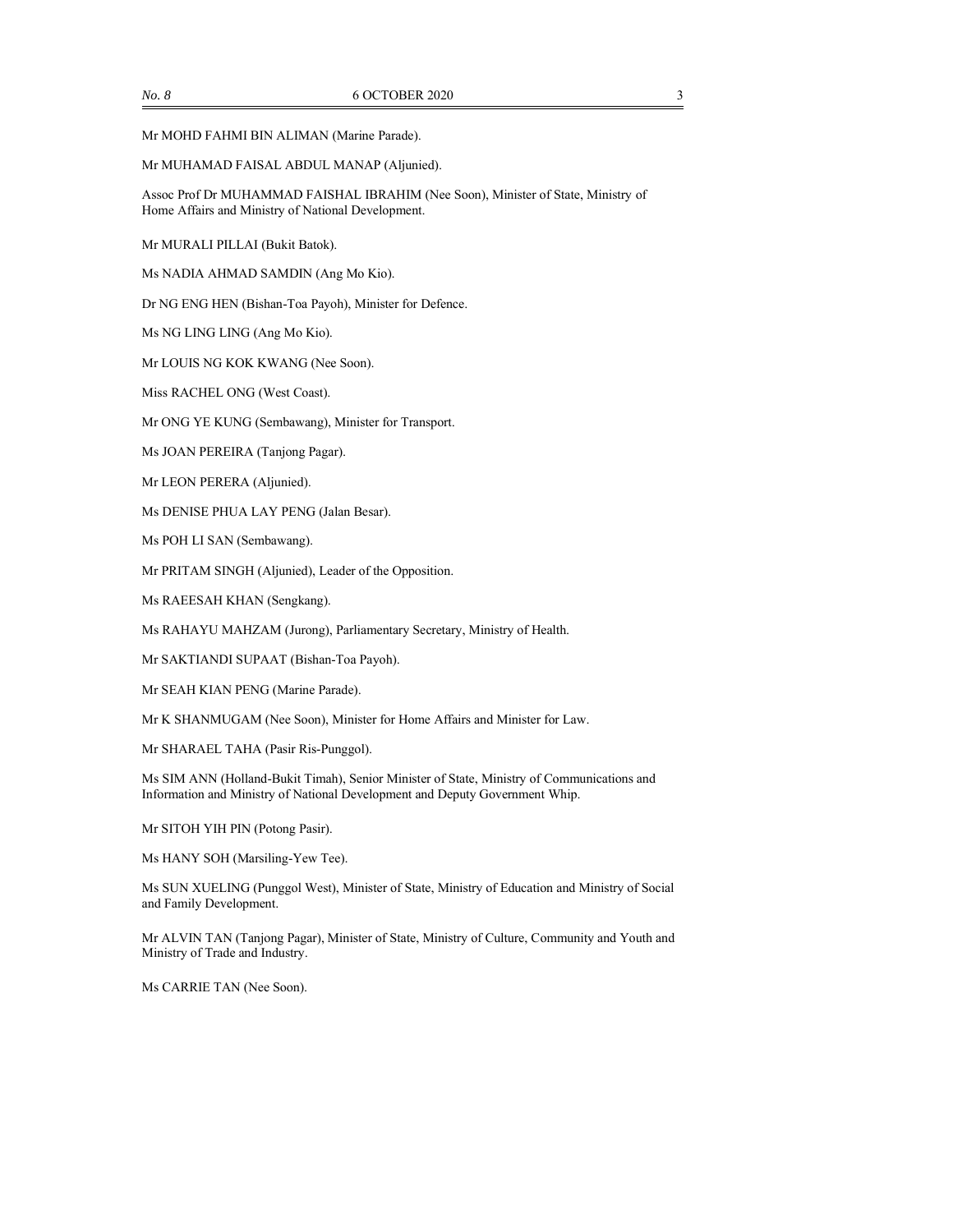Mr DENNIS TAN LIP FONG (Hougang).

Mr DESMOND TAN (Pasir Ris-Punggol), Minister of State, Ministry of Home Affairs and Ministry of Sustainability and the Environment.

Ms JESSICA TAN SOON NEO (East Coast), Deputy Speaker.

Mr TAN KIAT HOW (East Coast), Minister of State, Prime Minister's Office and Ministry of National Development.

Dr TAN SEE LENG (Marine Parade), Minister, Prime Minister's Office, Second Minister for Manpower and Second Minister for Trade and Industry.

Dr TAN WU MENG (Jurong).

Mr PATRICK TAY TECK GUAN (Pioneer).

Mr TEO CHEE HEAN (Pasir Ris-Punggol), Senior Minister and Coordinating Minister for National Security.

Mrs JOSEPHINE TEO (Jalan Besar), Minister for Manpower and Second Minister for Home Affairs.

Mr THARMAN SHANMUGARATNAM (Jurong), Senior Minister and Coordinating Minister for Social Policies.

Ms TIN PEI LING (MacPherson).

Mr EDWIN TONG CHUN FAI (Marine Parade), Minister for Culture, Community and Youth and Second Minister for Law.

Mr VIKRAM NAIR (Sembawang).

Dr VIVIAN BALAKRISHNAN (Holland-Bukit Timah), Minister for Foreign Affairs.

Dr WAN RIZAL (Jalan Besar).

Mr DON WEE (Chua Chu Kang).

Mr LAWRENCE WONG (Marsiling-Yew Tee), Minister for Education and Second Minister for Finance.

Mr XIE YAO QUAN (Jurong).

Mr ALEX YAM ZIMING (Marsiling-Yew Tee).

Ms YEO WAN LING (Pasir Ris-Punggol).

Mr YIP HON WENG (Yio Chu Kang).

Mr MELVIN YONG YIK CHYE (Radin Mas).

Mr ZAQY MOHAMAD (Marsiling-Yew Tee), Senior Minister of State, Ministry of Defence and Ministry of Manpower and Deputy Leader of the House.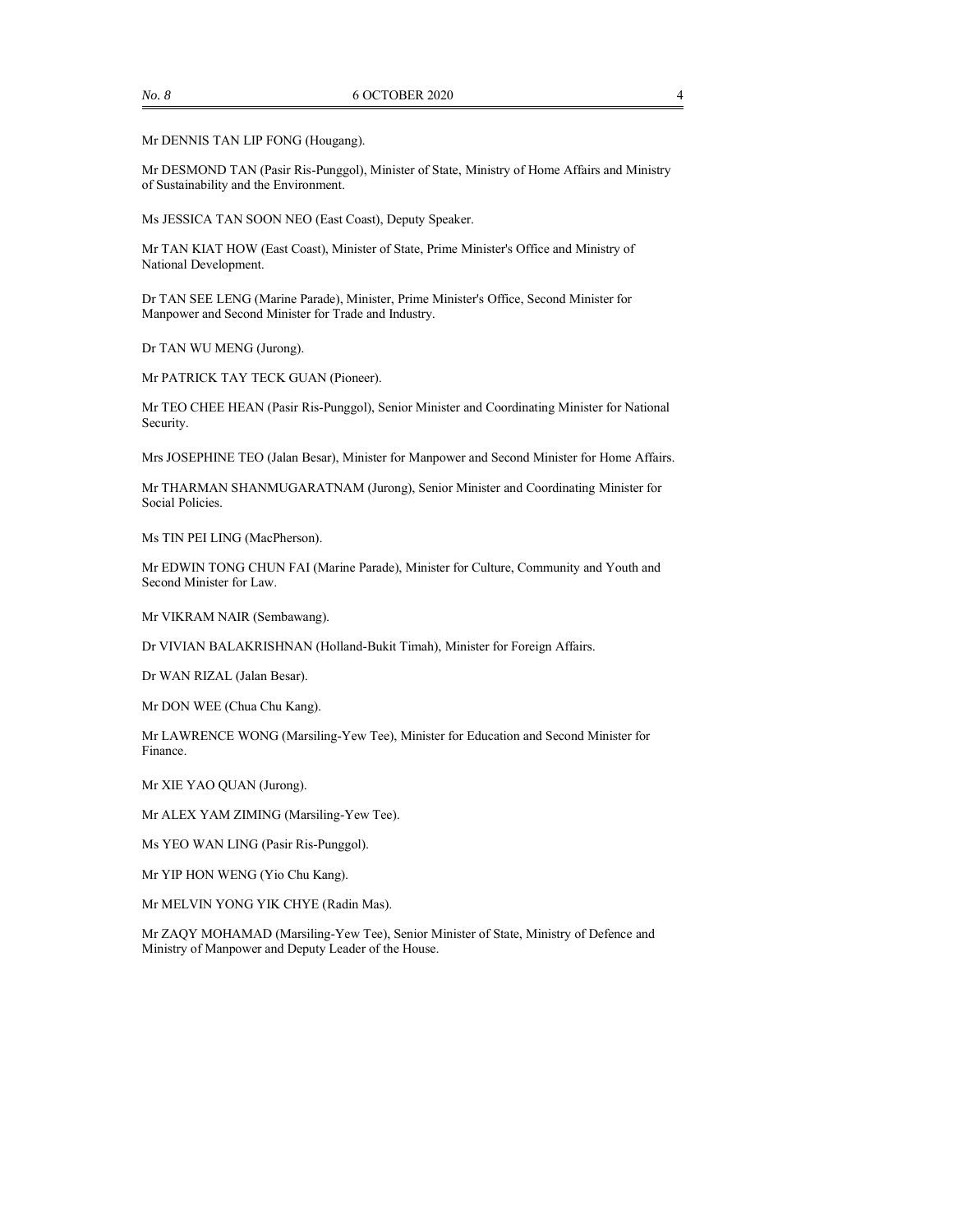Mr ZHULKARNAIN ABDUL RAHIM (Chua Chu Kang).

ABSENT:

Mr KWEK HIAN CHUAN HENRY (Kebun Baru).

Ms HAZEL POA (Non-Constituency Member).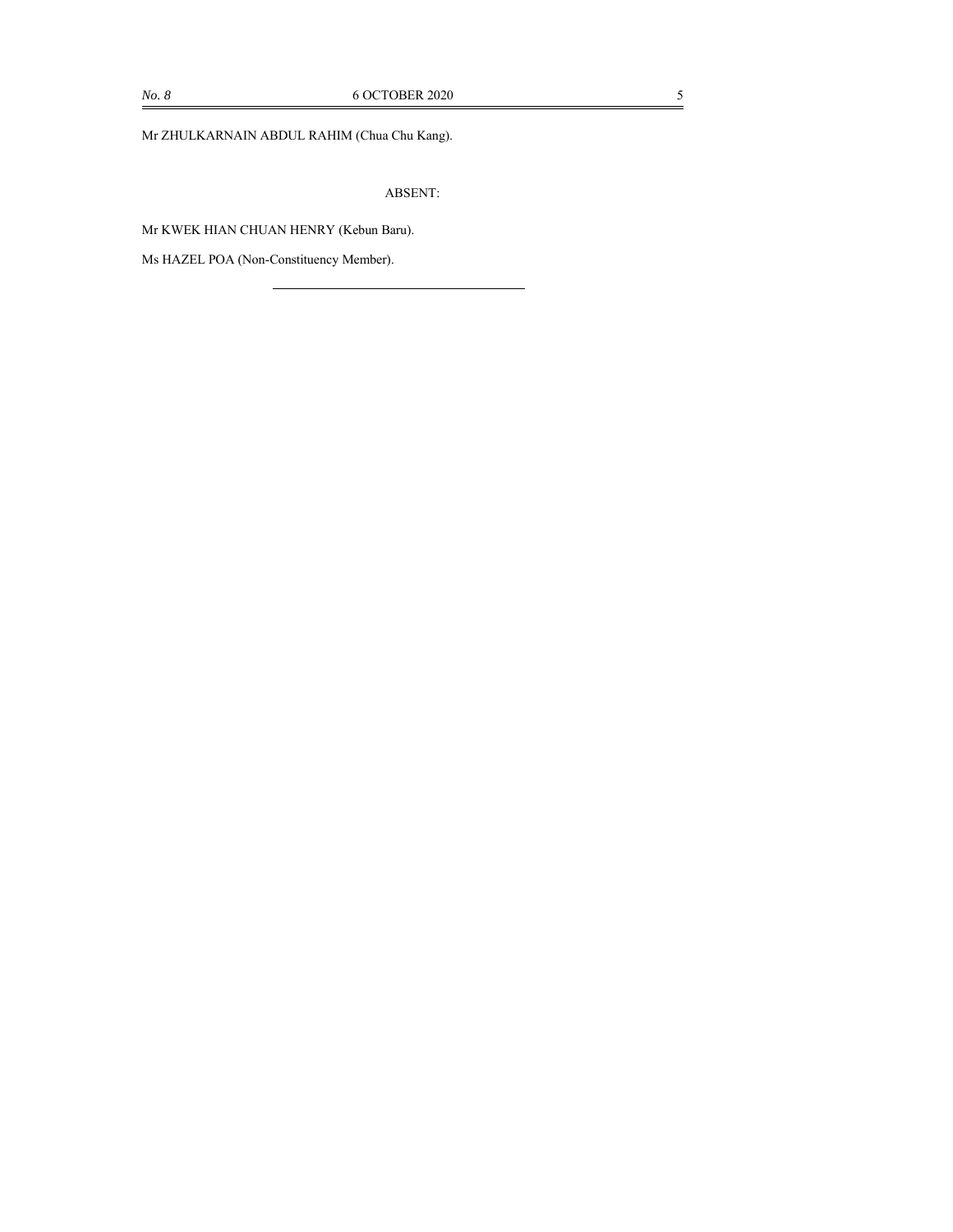| No. 8 | <b>6 OCTOBER 2020</b> |  |  |                                                                                    |  |  |  |  |  |  |  |  |
|-------|-----------------------|--|--|------------------------------------------------------------------------------------|--|--|--|--|--|--|--|--|
|       |                       |  |  | Papers presented to Parliament and received by the Clerk of Parliament pursuant to |  |  |  |  |  |  |  |  |

- presented to Parliament and received by the Clerk of Parliament pursuant to Standing Order No. 31 (Presentation of Papers) and ordered to lie upon the Table:
	- 1.1 Singapore Food Agency Annual Report 2019/2020 Presented on 6 October 2020 (S. 47 of 2020).
	- 1.2 Animals and Birds (Pigeons) (Amendment) Rules 2020 Presented on 6 October 2020 (S. L. 64 of 2020).
	- 1.3 Building Control (Buildability and Productivity) (Amendment No. 2) Regulations 2020 – Presented on 6 October 2020 (S. L. 65 of 2020).
	- 1.4 COVID-19 (Temporary Measures) (Control Order) (Amendment No. 16) Regulations 2020 – Presented on 6 October 2020 (S. L. 66 of 2020).
- 2 14 Questions for Oral Answer were answered during Question Time. With leave of Speaker, 6 other Questions for Oral Answer were addressed in the subsequent Ministerial Statement.
- 3 Ministerial Statement Aviation Recovery (Minister for Transport).
- 4 Goods and Services Tax (Amendment) Bill "to amend the Goods and Services Tax Act (Chapter 117A of the 2005 Revised Edition)" – President's recommendation signified and Bill presented by the Second Minister for Finance (Mr Lawrence Wong); read the first time; to be read a second time on the next available sitting day and to be printed. [Bill No. 39/2020].
- 5 Civil Law (Amendment) Bill Order read for Second Reading.
- 6 Time Limit for Speeches (Leader of the House) − (with the consent of Mr Speaker and the general assent of Members present) − Motion made, and Question put – Resolved, "That the proceedings on the item under discussion be exempted from the provisions of Standing Order No. 48(8) to remove the time limit in respect of the Second Minister for Law's speech.".
- 7 Civil Law (Amendment) Bill − read a second time and committed to a Committee of the whole House.

The House immediately resolved itself into a Committee on the Bill − (Second Minister for Law).

*(In the Committee)* 

Clauses 1 to 3 inclusive agreed to.

Bill to be reported.

Bill reported, without amendment; read a third time.